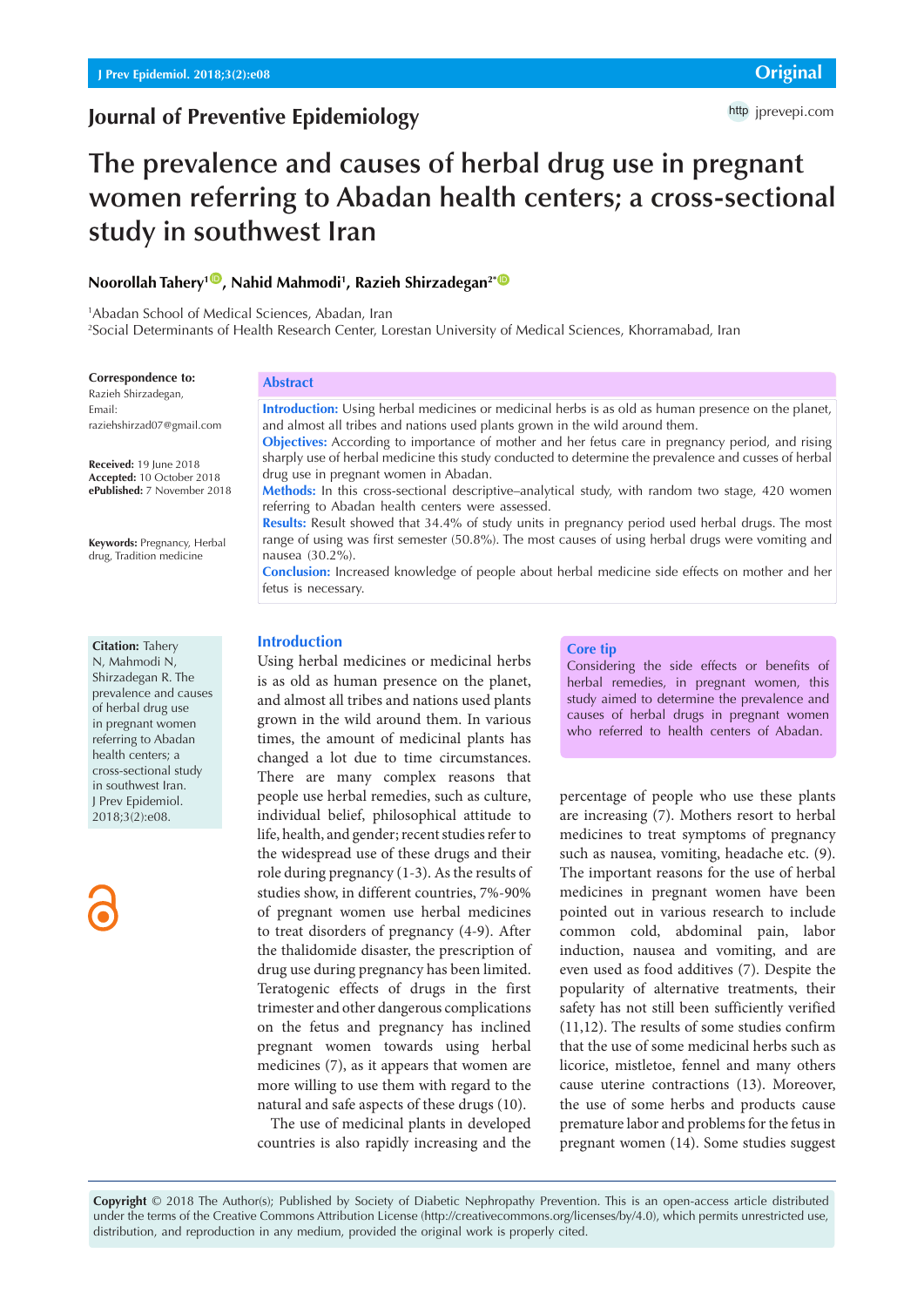### Tahery N et al

that the use of herbal medicines cause fetal abnormalities due to teratogenic effects during pregnancy (15).

Therefore, any inappropriate use of medicinal plants can cause devastating risks for patients, even medicinal products in the market that are made of a certain plant species may have different qualities due to differences in the cultivated area, planting conditions, harvesting, mining and extraction. However, unfortunately, in our country, despite the long history of experience in using medicinal plants and knowledge about medicinal plants, and scientists such as al-Biruni, Avicenna, Razi, and also variety of medicinal herbs, as a rich natural source from economic perspective, and as a result, the potential in the production and export of medicinal plants, no major competent steps have been taken in the field of identification, domestication, and mass cultivation of these plants (16).

## **Objectives**

Considering the few studies regarding the administration of medicinal plants in pregnancy, this study was conducted to determine the prevalence and causes of herbal drugs in pregnant women who referred to health centers of Abadan.

# **Patients and Methods**

# *Study design*

This study is a cross-sectional descriptive and analytical study, conducted in 2014-2015 in southwest Iran. The study population included all pregnant women who referred for prenatal care to health centers in Abadan. referred for prenatal care to health centers in Abadan.<br>The initial sample size was calculated at 194, based on the formula:

$$
n=\frac{\frac{z_{1-\frac{\alpha}{2},p(1-p)}}{d^2}}{1}
$$

plants and *P* = 0. 5 and d = 0 .07. According to the use Around 15% used herbal medicine due to the effectiveness 7 clinics were selected by cluster random sampling among and vomiting (30.2%), heartburn (12.6%), abdominal pain mothers and were recorded based on the time of referral Most plants used included frankincense (33.7%), mint<br>to the center and the time they interviewed<br>(15.5%), and Hawk (12.2%) and a few used cumin four where  $\alpha = 0.05$  and according to previous studies (4), in which about 50% of pregnant women consumed medicinal of cluster sampling and calculation of the effect equal to 2.108, the final sample size was calculated at 414 patients. Sampling was carried out by two-step random sample, as health centers and urban health centers and then regular random cluster was applied to select medical records of mothers and were recorded based on the time of referral to the center, and the time they interviewed.

# *Inclusion criteria*

prenatal care and were willing to participate in the study.

## *Data collection instruments and methods*

 $= 0.85$ ) (17). In this study, reliability was re-evaluated. Clinic site The validity and reliability of the instruments have been confirmed in the study by Sereshti and Azari (reliability

using Cronbach's alpha. The questionnaire has two parts; the first part includes demographic information that has nine questions including age, occupation, educational background and his wife, place of birth, pregnancy status, amount of income, parity, and ethnicity. The second part consists of five questions on the use of herbal therapy, its causes and mothers' attitude towards it.

# *Ethical issues*

The research followed the tenets of the Declaration of Helsinki. All participants signed a written informed consent form to participate in the study. This study was approved by the Ethics Committee of the Abadan School of Medical Sciences (No. u-88118-95st-481).

# *Statistical analysis*

To analyze the data, central index, dispersion index, *t* tests, chi-square, and Spearman's correlation coefficient were used. The significance level for the tests was considered 0.05. Data were analyzed using statistical software SPSS. 13.

#### **Results**

 $\frac{d^2}{dt^2}$  plants during pregnancy and the highest consumption was in the first trimester (50.8%) and the second trimester The results showed that 420 patients completed the study questionnaires with mean age of 23.7 years  $(SD = 4.7)$ , mean number of deliveries of  $1.6$  (SD = 0.9). Around 95% of samples were housekeepers while 54.1% were urban citizens. Educational level was elementary-secondary in 61.8% of the studied patients and 63.2% in their spouses. Most mothers had their first pregnancy (58.9%), 22.3% had their second pregnancy, and 46.9% were at the third trimester of pregnancy. The other demographic data were noted in [Table 1.](#page-1-0) About 34.4% of cases used medicinal plants during pregnancy and the highest consumption (22.1%) and the lowest in the third trimester (2.8%), while 23.5% used plant drugs during the whole pregnancy.

> Around 15% used herbal medicine due to the effectiveness of herbs, 23.1% considered lack of complications, 2% easy access, and only 1% for knowing more about herbal medicine. Most herbal medications were used for nausea and vomiting (30.2%), heartburn (12.6%), abdominal pain (12.4%) and 10.5% stated recreational use of medicinal plants.

> <span id="page-1-0"></span>(15.5%), and Hawk (12.2%) and a few used cumin, four

All pregnant women who referred to the health centers for individual characteristics of samples **Table 1.** The relationship between the use of medicinal plants and individual characteristics of samples

| <b>Individual Features</b><br>P value<br>F or T<br>Mother's job<br>$T = 23.5$<br>(0.1)<br>Data collection instruments and methods<br>Living place<br>$T = 30.8$<br>< 0.001<br>Data was collected by a researcher-made questionnaire.<br>Educational level<br>$F = 3.7$<br>0.01<br>The validity and reliability of the instruments have been<br>Spouse's educational level<br>$F = 2.03$<br>0.1<br>Mother's ethnicity<br>confirmed in the study by Sereshti and Azari (reliability<br>$F = 2.03$<br>0.02<br>Clinic site<br>$F = 2.03$<br>0.04<br>$= 0.85$ (17). In this study, reliability was re-evaluated |                                                             |  |  |
|------------------------------------------------------------------------------------------------------------------------------------------------------------------------------------------------------------------------------------------------------------------------------------------------------------------------------------------------------------------------------------------------------------------------------------------------------------------------------------------------------------------------------------------------------------------------------------------------------------|-------------------------------------------------------------|--|--|
|                                                                                                                                                                                                                                                                                                                                                                                                                                                                                                                                                                                                            | prenatal care and were willing to participate in the study. |  |  |
|                                                                                                                                                                                                                                                                                                                                                                                                                                                                                                                                                                                                            |                                                             |  |  |
|                                                                                                                                                                                                                                                                                                                                                                                                                                                                                                                                                                                                            |                                                             |  |  |
|                                                                                                                                                                                                                                                                                                                                                                                                                                                                                                                                                                                                            |                                                             |  |  |
|                                                                                                                                                                                                                                                                                                                                                                                                                                                                                                                                                                                                            |                                                             |  |  |
|                                                                                                                                                                                                                                                                                                                                                                                                                                                                                                                                                                                                            |                                                             |  |  |
|                                                                                                                                                                                                                                                                                                                                                                                                                                                                                                                                                                                                            |                                                             |  |  |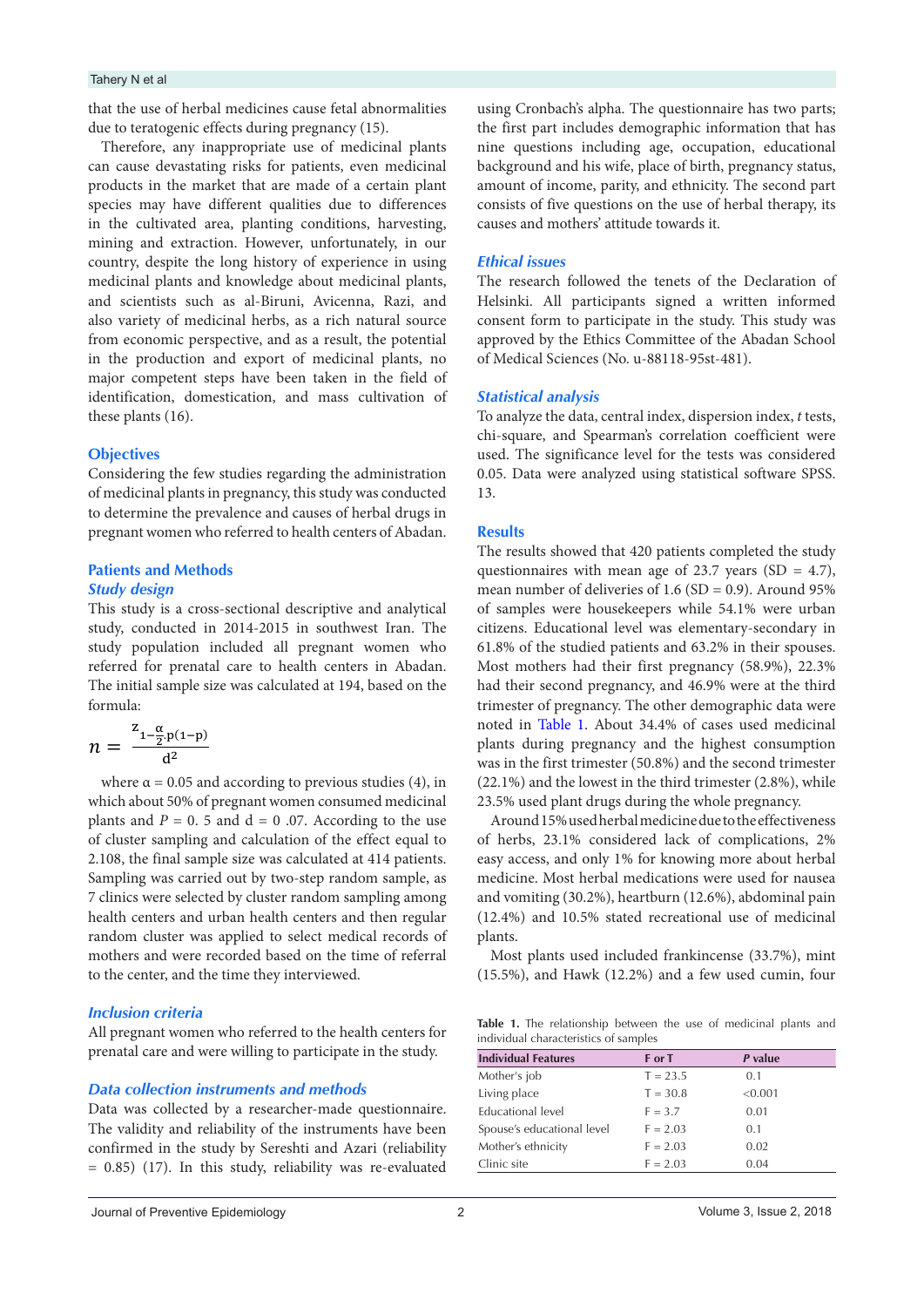seeds, and cinnamon. Most use as boiled (37.9%), and the rest as a syrup (25.4%) and as chewing (29.1%) form. Around 72.7% of mothers who had used herbal medicine have suggested that their discomfort was reduced after consumption while 27% have expressed additional discomfort after consumption. Around 97% of herbal medicine was bought from herbal stores. The advisors were parents of the pregnant mother in 71.5% of cases, and 10% the spouse. About 67.7% of cases did not consult with their physician for using medicinal plants. 93.3% of cases stated that they did not consulting with their doctors because of natural and harmless nature of medicinal plants. Around 91% of samples used these herbal drugs when not pregnant and 92% of these drugs suggested them to their friends.

# **Discussion**

One of the most important health policies is the correct use of medicines, including synthetic and herbal drugs during pregnancy. The results of the present study showed that 34.4% of the study population used medicinal plants during pregnancy and most had a positive attitude towards medicinal plants. The results of this study are in line with the study by Frawley et al (3) and Nordeng and Havnen et al in Norway (36%) (12). Kennedy et al, in a study in 23 European, Australian, South American and North American countries reported mean use of herbal medicines at 28.9% during pregnancy and the maximum amount of these medicines was in Russia (69%) and the lowest was in Sweden (4.3%) (18). In the study by Sereshti and Azari, use of medicinal plants in Shahr-e-Kord was reported 51.8% that reflects large use of medicinal plants during pregnancy (17). In the study by Bagheri et al, in Isfahan, 89% of the studied population used medicinal herbs (16). However, this period affects maternal and fetal health. In fact, most of these herbs have completely unknown effects and their complications have not yet been studied.

Difference in economic, social and cultural status, access to medicinal herbs, the growth of medicinal herbs in different regions and cultural and personal beliefs are causes of differences in consumption of medicinal herbs. Hence, it appears that medicinal herbs should be studied more carefully for complications, therapeutic and nontherapeutic side effects.

Various studies have reported teratogenic effects of many herbs (borage, basil, cinnamon, fennel, licorice, barberry, oregano, parsley, pune, mint, roses, rosemary, saffron and chicory). Frawley et al stated that using herbal medicines should be prohibited for pregnant women, since comprehensive and complete information on risks of herbal medicines during pregnancy is not available (3).

Most common herbs used in the present study included frankincense, mint, *Descurainia sophia*, cumin, and four seeds. in the study by Kennedi et al in 2013 in 23 countries, the most commonly used plants were cranberry, lavender, raspberry, chamomile, peppermint, dog rose, lingonberry, ginger, cranberry, valerian, raspberry, chamomile, peppermint, dog rose, cowberry, respectively, which in most cases are very different from Iranian studies. This issue affects the mismatch of foreign with Iranian articles and using their results (17).

Since the administration of medicinal herbs has no scientific source, awareness of families and the elders are necessary. The highest reason of consumption of herbal drugs in pregnancy included nausea, vomiting, heartburn and abdominal pain. It should be noted that most complaints of pregnant women during pregnancy include nausea and vomiting, abdominal pain and heartburn. Kennedy et al, also reported the most common reasons of the use of herbs in pregnancy to include nausea and urinary tract infection and stated ginger as the first herb used to treat nausea and gastrointestinal diseases, which is confirmed to have no teratogenic and negative impacts on the pregnancy in clinical trials and have a positive impact on nausea during pregnancy (18).

Additionally, pregnant women should know healthy and harmless nature of medicinal plants, that they used. One of the points for medicinal herbs is that tannins exist in most of these plants that impair iron absorption (10) and the incidence of iron insufficiency is high in pregnant women. The findings of this study also showed that 50% of pregnant women used medicinal plants in the first trimester, when they may not be aware of being pregnant, while, the side effects of drugs and medicinal plants in the first trimester can cause structural abnormalities in the fetus. Hence, it is better to generally cut the use of herbs during pregnancy (11).

According to the results, most participants suggested the medicinal plants to their friends and since recommendation of friends can greatly affect using these plants, it is recommended that public education through the mass media be provided to pregnant mothers about the consequences of arbitrary use of medicinal plants.

The results showed that education of the mother and the spouse has a significant relationship with the use of medicinal plants. People with higher education are less likely to use medicinal plants.

# **Conclusion**

Increased knowledge of people about herbal medicine side effects on mother and her fetus is necessary.

# **Limitations**

This is a pilot study with a limited proportion of participants. We suggest further investigations in this regard.

#### **Acknowledgments**

This study was a research project of the Abadan School of Medical Sciences. The authors are grateful to and thank all individuals who helped them at all stages of the study and the who participated in the research.